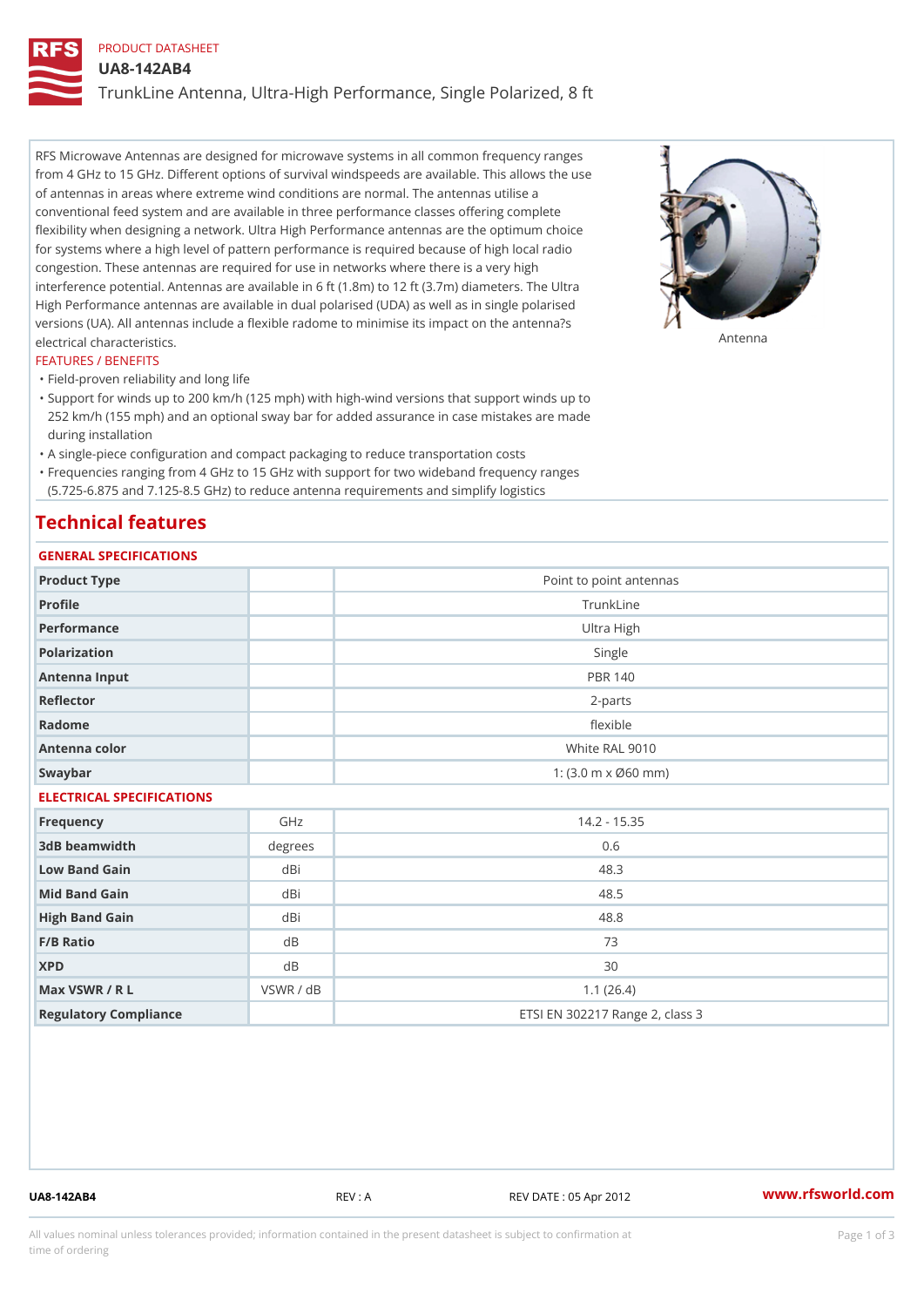# PRODUCT DATASHEET

## UA8-142AB4

TrunkLine Antenna, Ultra-High Performance, Single Polarized, 8 ft

| MECHANICAL SPECIFICATIONS<br>Diameter<br>8(2.4)<br>ft $(m)$<br>Elevation Adjustment<br>degrees<br>± 5<br>Azimuth Adjustment<br>degrees<br>± 5<br>Polarization Adjustment<br>degrees<br>± 5<br>Mounting Pipe Diameter<br>114(4.5)<br>$mm$ (in)<br>minimum<br>Mounting Pipe Diameter<br>$mm$ (in)<br>114(4.5)<br>maximum<br>Approximate Weight<br>kg (lb)<br>180 (396)<br>$km/h$ (mph)<br>Survival Windspeed<br>200 (125) |                                                   |  |  |  |
|-------------------------------------------------------------------------------------------------------------------------------------------------------------------------------------------------------------------------------------------------------------------------------------------------------------------------------------------------------------------------------------------------------------------------|---------------------------------------------------|--|--|--|
|                                                                                                                                                                                                                                                                                                                                                                                                                         |                                                   |  |  |  |
|                                                                                                                                                                                                                                                                                                                                                                                                                         |                                                   |  |  |  |
|                                                                                                                                                                                                                                                                                                                                                                                                                         |                                                   |  |  |  |
|                                                                                                                                                                                                                                                                                                                                                                                                                         |                                                   |  |  |  |
|                                                                                                                                                                                                                                                                                                                                                                                                                         |                                                   |  |  |  |
|                                                                                                                                                                                                                                                                                                                                                                                                                         |                                                   |  |  |  |
|                                                                                                                                                                                                                                                                                                                                                                                                                         |                                                   |  |  |  |
|                                                                                                                                                                                                                                                                                                                                                                                                                         |                                                   |  |  |  |
|                                                                                                                                                                                                                                                                                                                                                                                                                         |                                                   |  |  |  |
| Operational Windspeed<br>$km/h$ (mph)                                                                                                                                                                                                                                                                                                                                                                                   | 190(118)                                          |  |  |  |
| <b>STRUCTURE</b>                                                                                                                                                                                                                                                                                                                                                                                                        |                                                   |  |  |  |
| Radome Material<br>PVC coated fabric                                                                                                                                                                                                                                                                                                                                                                                    |                                                   |  |  |  |
| FURTHER ACCESSORIES                                                                                                                                                                                                                                                                                                                                                                                                     |                                                   |  |  |  |
| 1: SMA-SK-60-3000A (3.0 m x Ø60 mm)<br>optional Swaybar                                                                                                                                                                                                                                                                                                                                                                 |                                                   |  |  |  |
| SMA-WK-8 : Wind Kit<br>Further Accessories                                                                                                                                                                                                                                                                                                                                                                              | SMA-SKO-UNIVERSAL-L : Universal sway bar fixation |  |  |  |
| MOUNTOUTLINE                                                                                                                                                                                                                                                                                                                                                                                                            |                                                   |  |  |  |
| m m<br>$Dimension_A$<br>2616 (103.4)<br>(in)                                                                                                                                                                                                                                                                                                                                                                            |                                                   |  |  |  |
| m m<br>$Dimension_B$<br>1450(57.1)<br>(in)                                                                                                                                                                                                                                                                                                                                                                              |                                                   |  |  |  |
| m m<br>Dimension_C<br>460(18.1)<br>(in)                                                                                                                                                                                                                                                                                                                                                                                 |                                                   |  |  |  |
| $Dim_D - D -$<br>m m<br>190(7.5)<br>$114$ m m (4.5 _ ir ) $\sqrt{$ imp $\approx$                                                                                                                                                                                                                                                                                                                                        |                                                   |  |  |  |

Dimension\_E

Dimension\_F

mm (in)

m<sub>m</sub> (in)

310 (12.3)

1120 (44.1)

UA8-142AB4 REV : A REV DATE : 05 Apr 2012 [www.](https://www.rfsworld.com)rfsworld.com